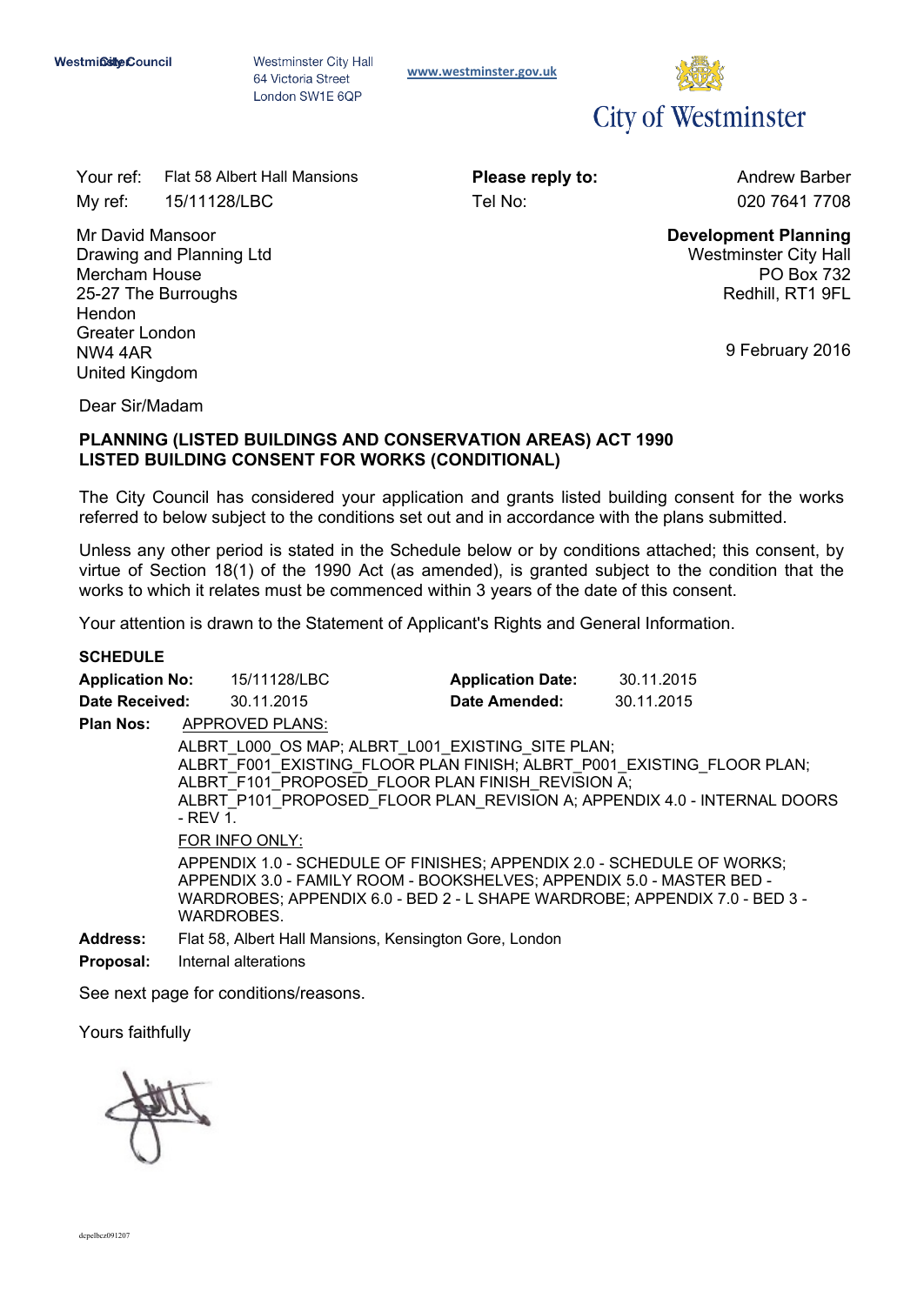### **John Walker Director of Planning**

Note: Applicants are advised to consult the District Surveyor at the earliest possible moment to ascertain whether their proposals will require consents under the London Building Acts, the London Building (Constructional) By-laws or other statutes. The District Surveyor will advise as to the submission of any necessary applications. As the requirements of the Building Regulations may affect the design of the proposed development our Building Control team can offer advice and guidance at an early stage. If you would like to take advantage of this service please contact them on 020 7641 6500 or email [districtsurveyors@westminster.gov.uk](mailto:districtsurveyors@westminster.gov.uk) to arrange a preliminary discussion.



The Plain English Crystal Mark applies to those conditions, reasons and informatives in this letter which have an associated reference number with the prefix C, R, X or I.

The terms 'you' and 'your' include anyone who owns or occupies the land or is involved with the development.

 $\square$  The terms 'us' and 'we' refer to the Council as local planning authority.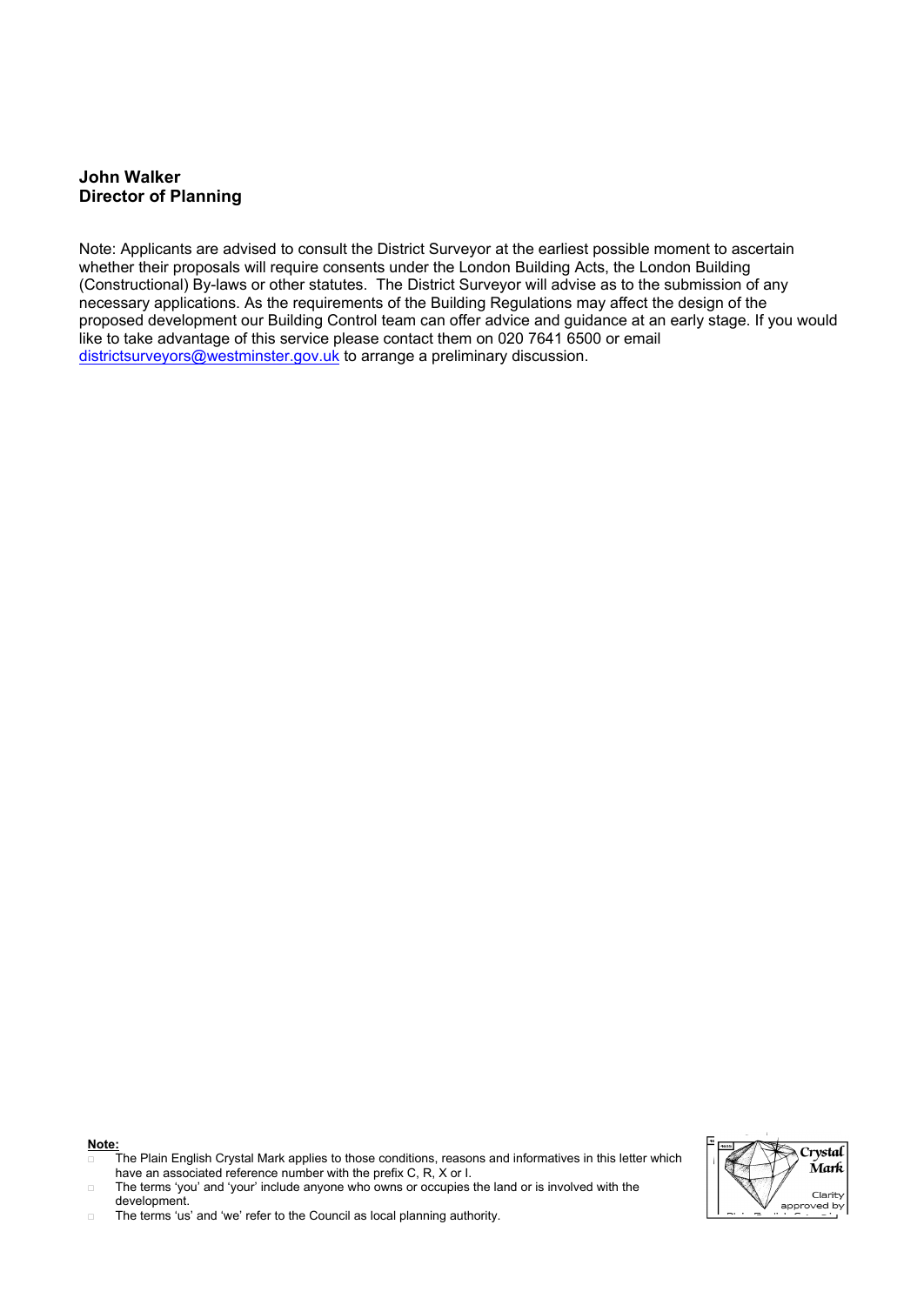## **Condition(s):**

1 The works hereby permitted shall be carried out in accordance with the drawings and other documents listed on this decision letter, and any drawings approved subsequently by the City Council as local planning authority pursuant to any conditions on this decision letter.

### Reason:

For the avoidance of doubt and in the interests of proper planning.

2 All new work and improvements inside the building must match existing original adjacent work in terms of the choice of materials, method of construction and finished appearance. This applies unless differences are shown on the approved drawings or are required in conditions to this permission. (C27BA)

### Reason:

To protect the special architectural or historic interest of this listed building. This is as set out in S25 and S28 of Westminster's City Plan: Strategic Policies adopted November 2013 and DES 1 of our Unitary Development Plan that we adopted in January 2007, and paragraph 2.2- 2.4 of our Supplementary Planning Guidance: Repairs and Alterations to Listed Buildings. (R27BC)

3 You must scribe all new partitions around the existing ornamental plaster mouldings. (C27JA)

### Reason:

To protect the special architectural or historic interest of this listed building. This is as set out in S25 and S28 of Westminster's City Plan: Strategic Policies adopted November 2013 and DES 1 of our Unitary Development Plan that we adopted in January 2007, and paragraph 2.2- 2.4 of our Supplementary Planning Guidance: Repairs and Alterations to Listed Buildings. (R27BC)

## **Informative(s):**

1 SUMMARY OF REASONS FOR GRANTING CONDITIONAL LISTED BUILDING CONSENT - In reaching the decision to grant listed building consent with conditions, the City Council has had regard to the relevant policies in the National Planning Policy Framework March 2012, the London Plan July 2011, Westminster's City Plan: Strategic Policies adopted November 2013, and the City of Westminster Unitary Development Plan adopted January 2007, as well as relevant supplementary planning guidance, representations received and all other material considerations.

The City Council decided that the proposed works would not harm the character of this building of special architectural or historic interest.

In reaching this decision the following were of particular relevance:

S25 and S28 of Westminster's City Plan: Strategic Policies and DES 10 including paras 10.130 to 10.146 of the Unitary Development Plan, and paragraph 2.2-2.4 of our Supplementary Planning Guidance: Repairs and Alterations to Listed Buildings.



The Plain English Crystal Mark applies to those conditions, reasons and informatives in this letter which have an associated reference number with the prefix C, R, X or I.

The terms 'you' and 'your' include anyone who owns or occupies the land or is involved with the development.

The terms 'us' and 'we' refer to the Council as local planning authority.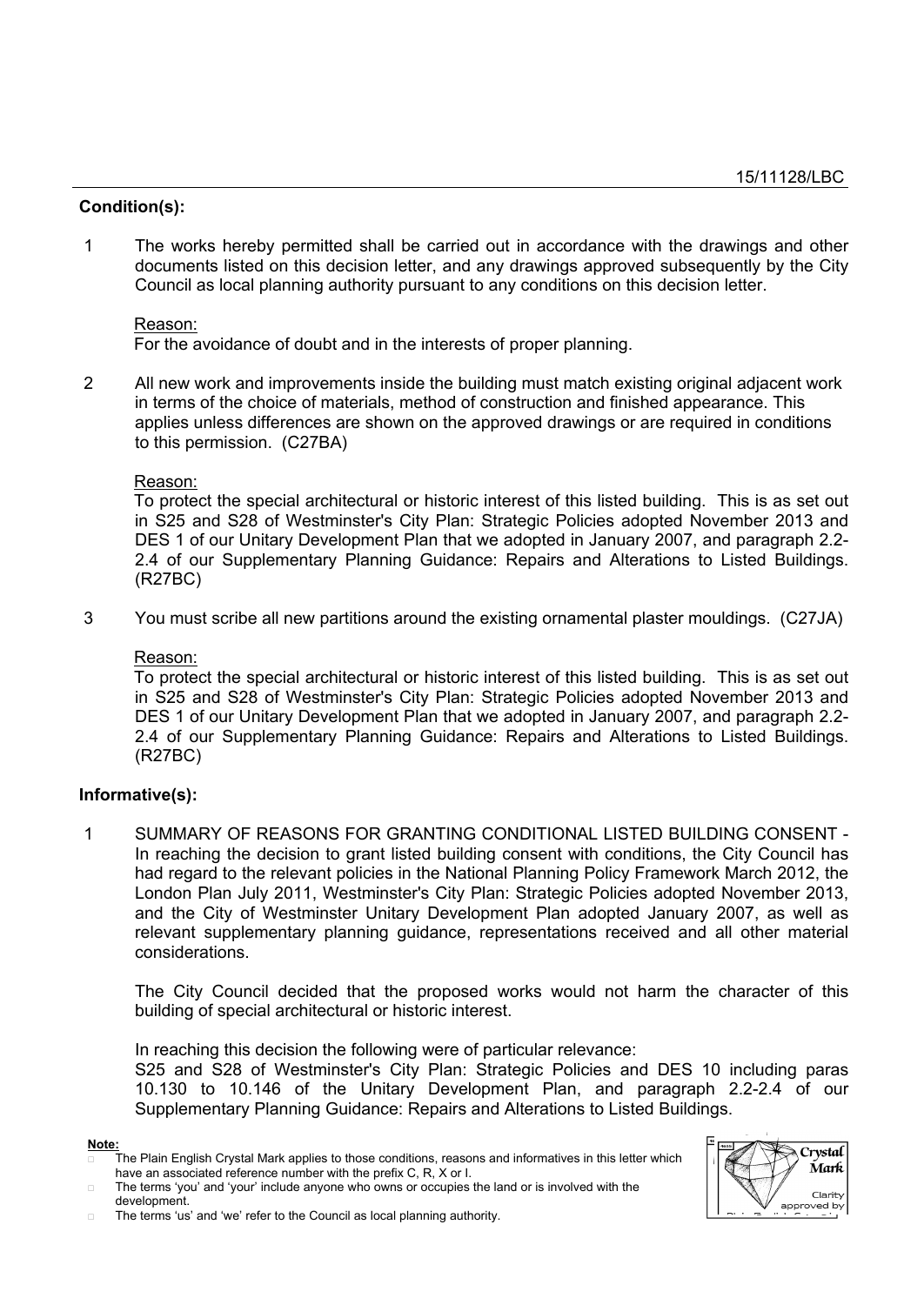- 2 You will need to contact us again if you want to carry out work on the listed building which is not referred to in your plans. This includes:
	- \* any extra work which is necessary after further assessments of the building's condition;
	- \* stripping out or structural investigations; and
	- \* any work needed to meet the building regulations or other forms of statutory control.

Please quote any 'TP' and 'RN' reference numbers shown on this consent when you send us further documents.

It is a criminal offence to carry out work on a listed building without our consent. Please remind your client, consultants, contractors and subcontractors of the terms and conditions of this consent. (I59AA)

**Note:**

The terms 'us' and 'we' refer to the Council as local planning authority.



The Plain English Crystal Mark applies to those conditions, reasons and informatives in this letter which have an associated reference number with the prefix C, R, X or I.

The terms 'you' and 'your' include anyone who owns or occupies the land or is involved with the development.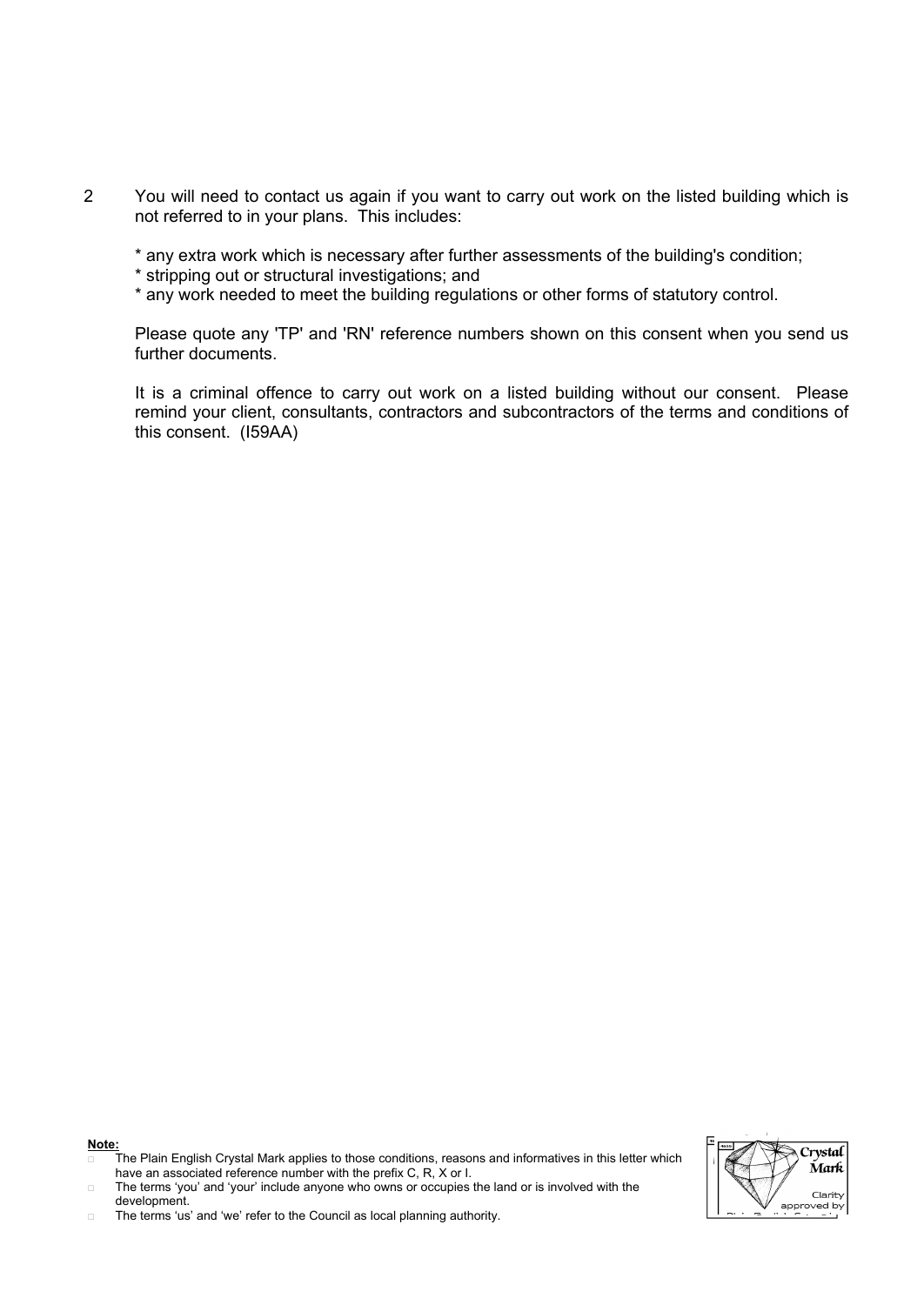

# **City of Westminster**

# **TOWN AND COUNTRY PLANNING ACT 1990 PLANNING (LISTED BUILDINGS AND CONSERVATION AREAS) ACT 1990**

# Applicant's Rights and General Information

# **1. Applicant's Rights (refusals and conditional approvals)**

# *a) Appeals to the Planning Inspectorate*

If your application has been **refused** by the City Council or **granted subject to conditions** that you are not happy with, you have the right to appeal to the Planning Inspectorate (under Section 78 of the Town and Country Planning Act 1990 or Section 20 of the Planning (Listed Buildings and Conservation Areas) Act 1990). The Planning Inspectorate is an Executive Agency reporting to the Secretary of State for Communities and Local Government.

The time limits for submitting an appeal may vary. The period after the date of the City Council's decision within which an appeal must be received by the Secretary of State is:

- o **28 days** in the case of an appeal against refusal of a planning application relating to the same or substantially the same land and development as is already the subject of an enforcement notice.
- o **8 weeks** in the case of an appeal against refusal of advertisement consent.
- o **12 weeks** in the case of appeals made under s78(1) against refusal of any 'householder application' – that is,

 $\Box$  refusal of an application for planning permission to alter or extend a house, or for works within the curtilage of a house.

 Refusal to approve details submitted as required by a condition imposed on a permission granted for a householder application.

- $\Box$  Refusal of prior approvals relating to dwelling houses, including the neighbours' consultation scheme for larger home extensions under Class A of Part 1 of Schedule 2 of the Town and Country Planning (General Permitted Development) Order.
- o **12 weeks** in the case of 'minor commercial applications that is,
	- $\Box$  refusal of an application for development of an existing building or part of a building currently in use for any purposes in Classes A1, A2, A3, A4 and A5 where the proposal does not include a change of use, a change to the number of units, development that is not wholly at ground floor level and/or does not increase the gross internal area of the building.
	- $\Box$  Interested parties have no right to comment on an appeal with regards to a minor commercial development (specifically a shopfront).
- o **6 months** in the case of all other appeals made under s78(1) or s20 of the above Acts relating to a decision on a planning application or listed building consent application. The 6 month time limit also applies to any appeal made under s78 (2) of the Act in respect of a failure to give a decision within the statutory period.

Crystal **Mark** Clarity approved by

The Plain English Crystal Mark applies to those conditions, reasons and informatives in this letter which have an associated reference number with the prefix C, R, X or I.

The terms 'you' and 'your' include anyone who owns or occupies the land or is involved with the development.

The terms 'us' and 'we' refer to the Council as local planning authority.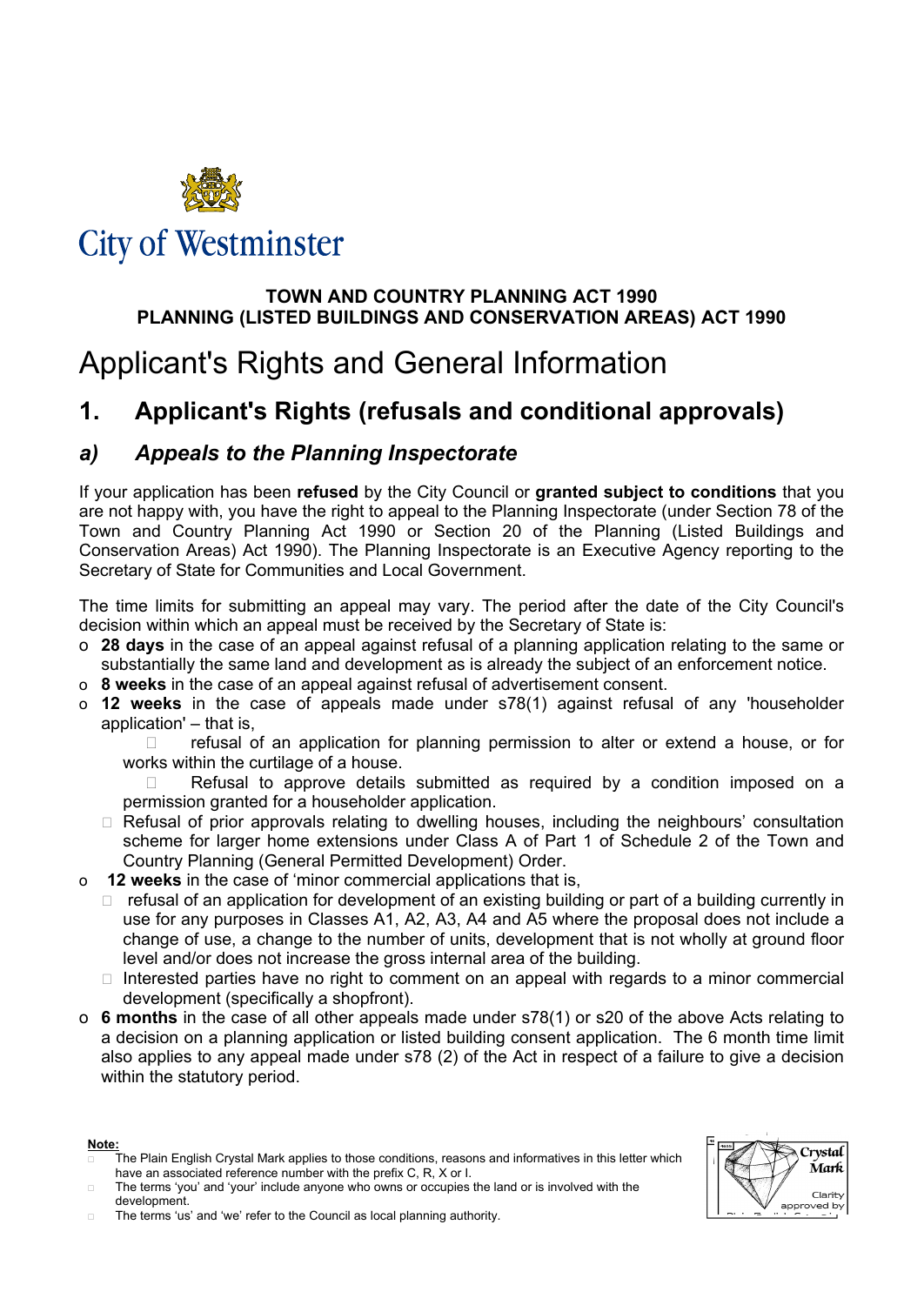If you want to appeal, you must use the correct appeal form from the following list: Planning, Householder, Minor Commercial, Listed Building Consent or Certificate of Lawful Use or Development.

The Planning Inspectorate has an online appeals service: [www.planningportal.gov.uk/pcs](http://www.planningportal.gov.uk/). The Inspectorate will publish details of your appeal on the internet (on the Appeals area of the Planning Portal). This may include a copy of the application form and associated documents and the completed appeal documents. Please ensure that you only provide information, including personal information, that you are happy will be made available to others in this way. If you supply personal information belonging to a third party please ensure that you have their permission to do so. More detailed information about data protection and privacy matters is available on the Planning Portal. Alternatively, you can obtain a form from the **Customer Support Team, Planning Inspectorate, 3/08a, Kite Wing, Temple Quay House, 2 The Square, Temple Quay, Bristol BS1 6PN Tel: 0303 4440000**. An extension of time for lodging an appeal is unlikely to be granted except in special circumstances. There is a guide and other useful advice about appeals on line at **www.planningportal.gov.uk/planning/appeals/online/makeanappeal**

## **APPROVAL OF DETAILS:**

**If your application has been granted and is subject to the approval of details reserved by condition please use the form 'Application For Approval Of Details Reserved By Condition' in order to discharge the relevant details. This form can be downloaded from the City Council's web site at [www.westminster.gov.uk/planning](http://www.westminster.gov.uk/planning)**

# *b) Purchase Notices*

In certain circumstances the owner of a property has the right to serve a Purchase Notice on the City Council or the Department for Communities and Local Government. A Notice may be served if, following a refusal or a conditional approval, the owner considers the land cannot be put to a reasonably beneficial use in either its existing state or through development which has or would be permitted. A Purchase Notice would require the City Council to purchase the owner's interest in the land in accordance with the relevant provisions of the Acts (Part VI of the Town and Country Planning Act 1990 and Sections 32-37 of the Planning (Listed Buildings and Conservation Areas) Act 1990).

# **2. General information relating to all approvals**

# *a) Other legislative requirements*

This decision has been made by the City Council as the local planning authority. You are reminded of the need to comply with other relevant regulations and statutory provisions and respect the rights of other owners/occupiers provided by relevant property legislation.

**Transportation:** If your proposal involves works which affect the public highway you should consult the City Council as Highways Authority. This includes works to, over or below any carriageway, footway or public forecourt. You should contact the Highways Planning Team by email [highwaysplanning@westminster.gov.uk](mailto:highwaysplanning@westminster.gov.uk) or telephone 020 7641 3326. If your proposal is related to paving works and/or is associated with an agreement under Section 106 of the Town and Country Planning Act 1990 please telephone: 020 7641 2920.

### **Note:**

 The Plain English Crystal Mark applies to those conditions, reasons and informatives in this letter which have an associated reference number with the prefix C, R, X or I.



The terms 'you' and 'your' include anyone who owns or occupies the land or is involved with the development.

The terms 'us' and 'we' refer to the Council as local planning authority.